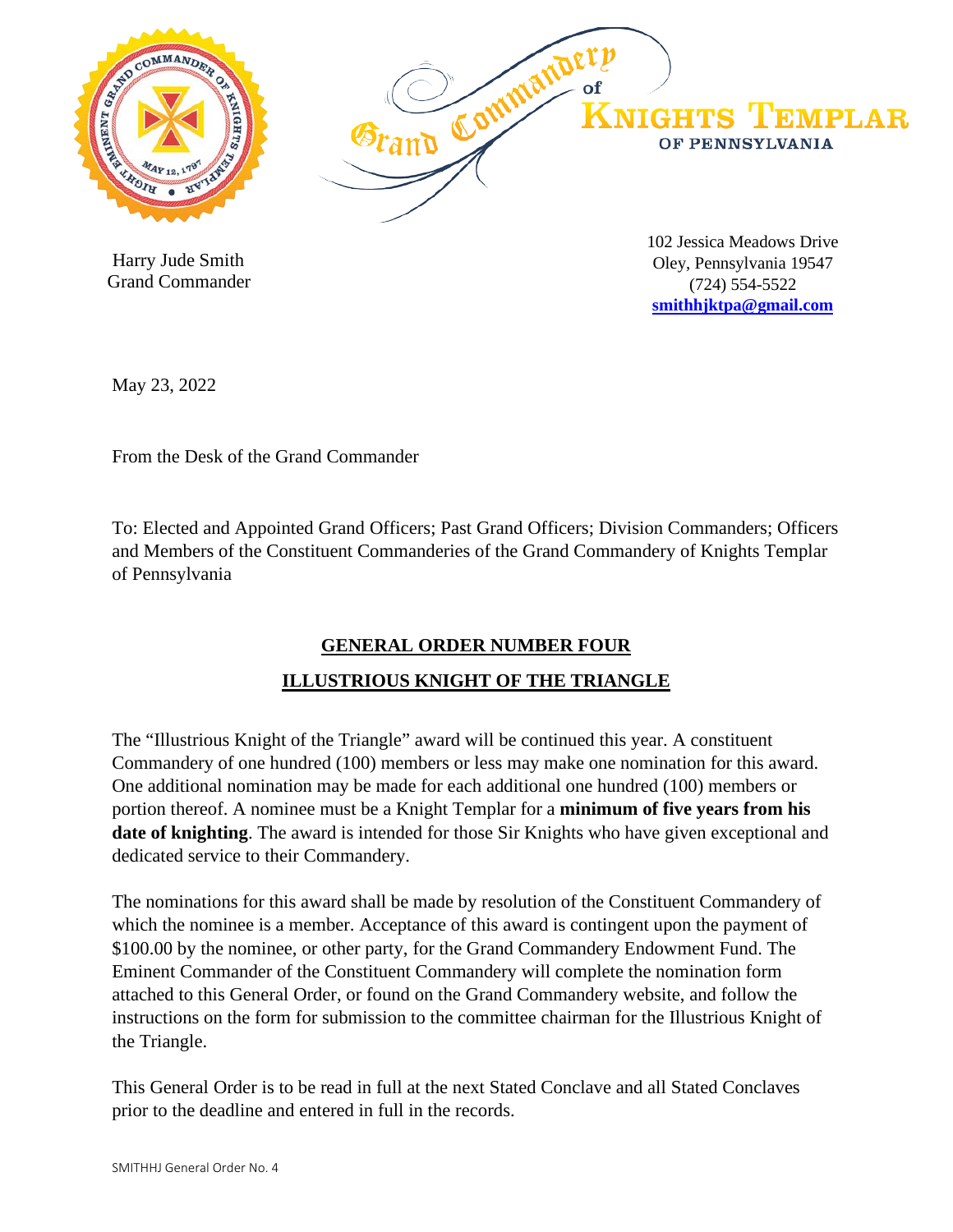Given under my hand and seal of the Grand Commandery of Knights Templar of Pennsylvania this day, May 23, in the year of our Lord 2022, A.O. 904.

Courteously,

*Harry J. Smith*

Harry J. Smith Grand Commander

Attest: Mark G. Mattern, PGC Grand Recorder